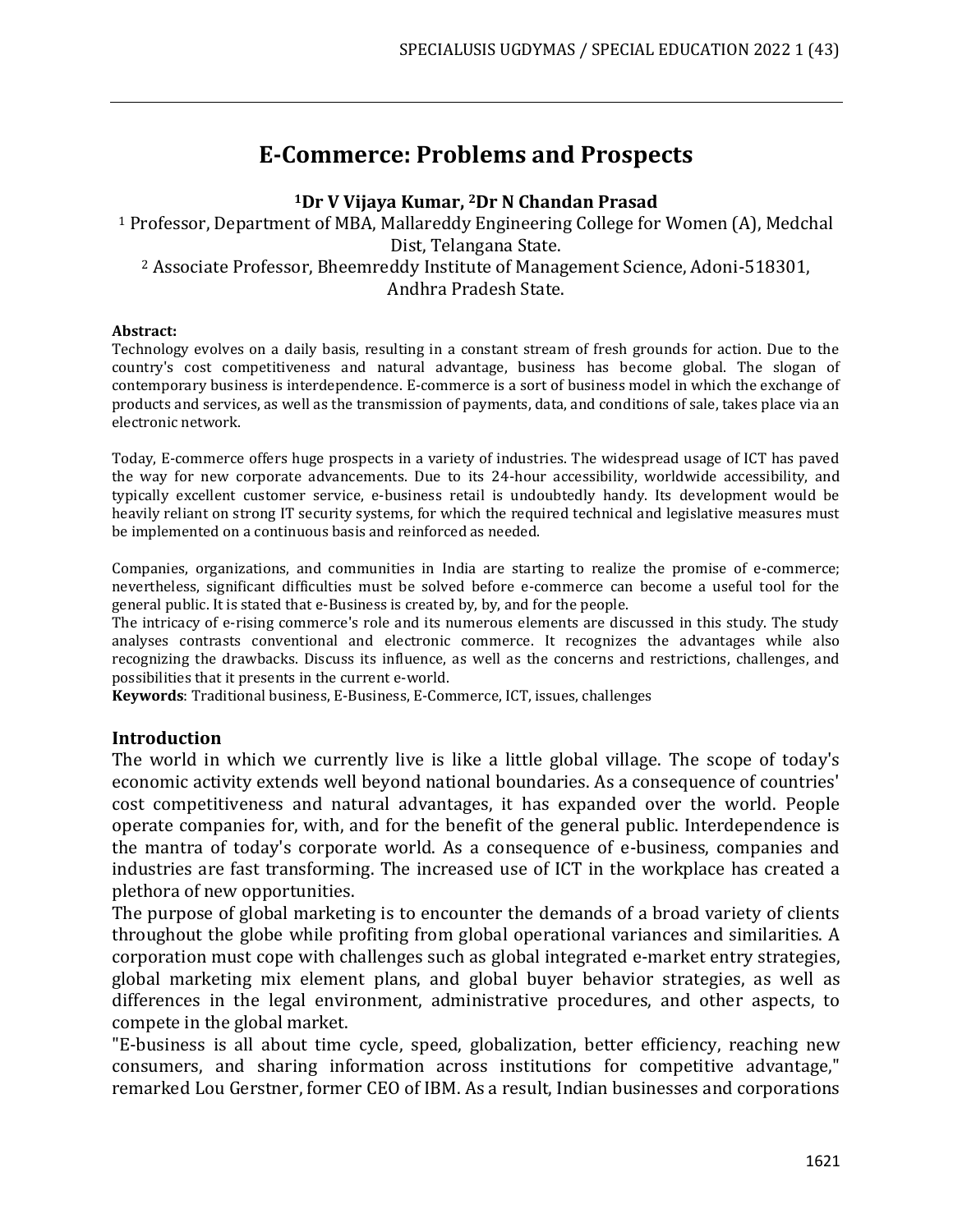must acquire how to penetrate overseas e-markets, improve their worldwide competitiveness, and acclimate their e-business to global e-market needs. E-business has the potential to positively affect every aspect of a company and pave the way for the growth of the manufacturing and service economies.

#### **Objectives:**

The paper's goals are as follows:

1. To comprehend the intricacy, growth, and numerous sides of E-commerce in the global business sector.

2. Recognize the advantages and drawbacks of e-commerce.

3. To explore e-concerns, commerce's restrictions, challenges, and prospects.

This is a descriptive study that uses secondary data. The information was gathered mostly from books, journals, periodicals, government publications, and other digital sources.

#### **Theoretical Background:**

1. History

When the Internet was made available for business use in 1991, e-commerce became conceivable. Its first business transactions date back to the late 1970s. In reality, before the Web, E-commerce was alive and thriving in business-to-business transactions through EDI (Electronic Data Interchange), VANs (Value-Added Networks), and EFT (Electronic Funds Transfer) (EFT).

The ICT revolution has made it easier for businesses and institutions to communicate commercial documents via the internet. Online purchasing and selling of products and services had become commonplace in the United States and Western Europe. The first Ebusinesses were started by Amazon and eBay.

2. Meaning and Definitions

The activity of exchanging items or services through computer networks is referred to as ecommerce. Electronic or web-based commerce is another name for it.

'Electronic commerce includes exchanging business information, maintaining business contacts, and completing business transactions using telecommunications networks,' says Vladimir Zwass, editor-in-chief of the International Journal of Electronic Commerce.

E-Commerce is a sort of business model that allows a company or person to undertake operations/dealings through an electronic network, such as purchasing or selling, exchanging products and services, or conveying payments or data or conditions of sale. The term may also be used to describe the process of downloading software, playing games, or reading journal papers and novels. Business to Business - B2B (Cisco), Business to Consumer - B2C (Amazon), and Consumer to Consumer - C2C (Amazon) are a few examples (eBay) Other types of e-commerce include Business-to-Employee (B2E), Government-to-Government (G2G), Government-to-Employee (G2E), Government-to-Business (G2B), Business-to-Government (B2G), Government-to-Citizen (G2C), and Citizen-to-Government (C2G).

E-business is a subcategory of e-commerce. Telephone, email, fax, online catalogues, shopping carts, e-payment, money transfer systems, e-data interchange Electronic Data Interchange (EDI), File Transfer Protocol, and the Internet are used to conduct all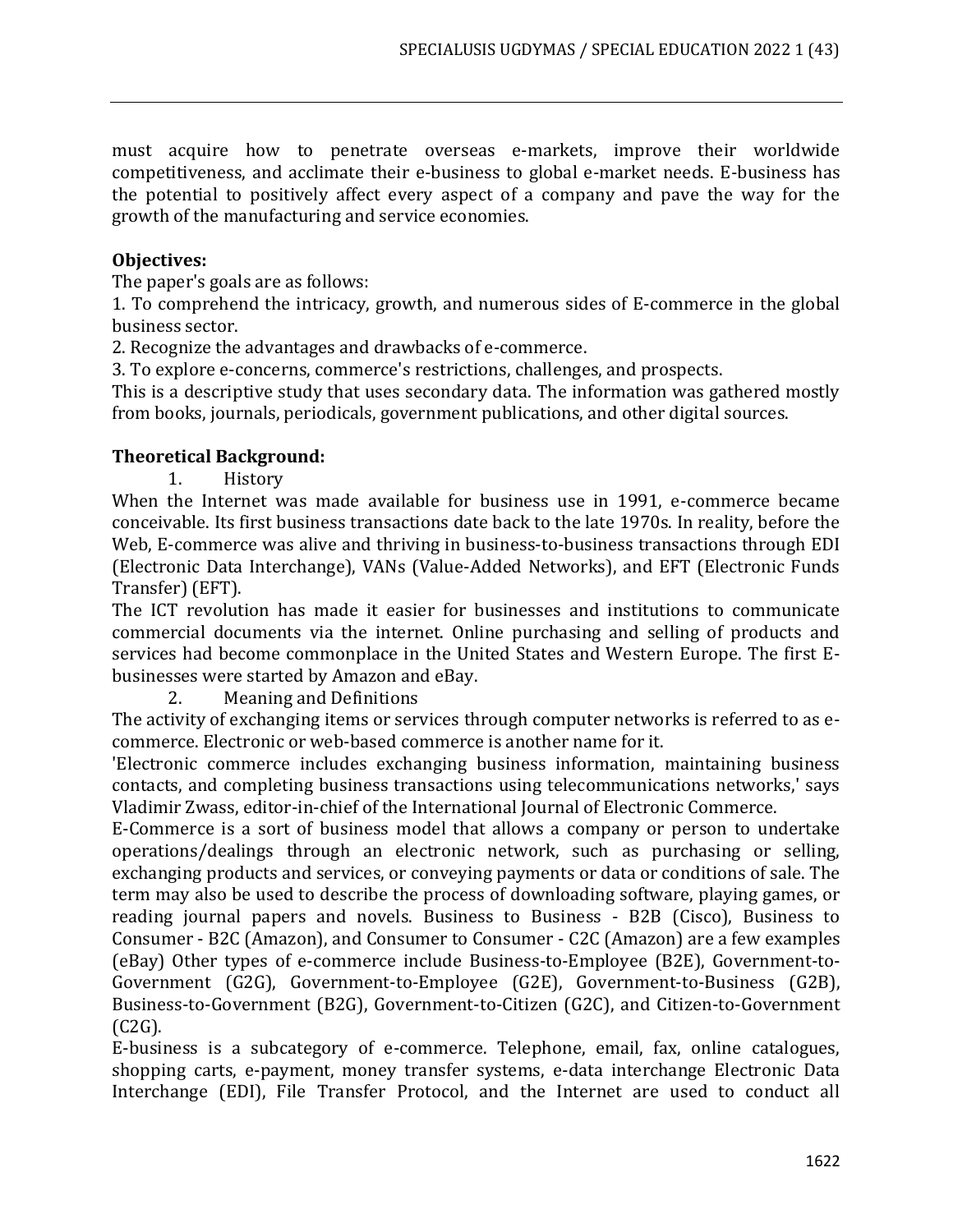commercial operations electronically. E-commerce, on the other hand, is not limited to the Internet.

E-commerce may now be used to sell almost any goods or service. Online advertising, online ordering, publishing, banking, investing, auction, and professional services are among the products available, which vary from books and music to financial services and aircraft tickets. The activities of this sort of company must be safe, secure, private, and efficient. As a result, each firm/company must verify itself and get access to resources.

E-commerce was divided into two categories by Elizabeth Goldsmith and others (2000):

1. E-commerce refers to the sale of products and services through the internet and the movement of commodities through distribution networks. Purchasing food, tickets, music, clothing, hardware, travel, books, flowers, or presents, for example.

2. E-finance consists of online banking, debit cards, smart cards, phone and Internet banking, insurance, financial services, and mortgages.

# **E-Business vs. E-Commerce**

E-Commerce and E-Business are concepts that are sometimes used interchangeably. However, there are a few distinctions.

E-business is the use of Internet technologies to perform commercial operations. It encompasses not just purchasing and selling, but also customer service and collaboration with business partners. Customer service (e-service) and intra-business responsibilities are also included. A firm that can adapt to constant and continuous change is known as an e-business. Intranet and extranet development is an element of e-business. Everything to do with an organization's back-end systems is referred to as e-business.

Anything that includes an internet transaction may be classified as e-commerce. It encompasses all areas of operating a company that sells products and services, including marketing, manufacturing, financing, sales, negotiations, customer acquisition and retention, procurement, and cultivating business partners. Online shops with virtual shopping carts and wish lists that can be forwarded to friends and family are available via E-commerce and E-businesses. E-businesses also often offer an electronic chat option for technical and customer assistance. E-business evolved from e-commerce to include all parts of enterprises that operate online. E-commerce is a part of e-business, although it does not encompass all facets of it. In most circumstances, e-business is a kind of company that makes use of Internet technology to boost productivity and profitability. E-commerce and e-businesses must have great storefronts to browse and explore company with accurate and extensive catalogue information in order to be successful. Companies may decrease expenses and increase customer response times by using e-Business. In practice, the terms e-commerce and e-business are often interchanged.

# **E-Commerce vs. Traditional Commerce**

The nature and structure of competition have altered as a result of the Internet. Most firms used to have to compete inside a particular sector and, in some cases, a certain geographic region, but the Internet has broken down those barriers. Customers may buy things from nearly anywhere in the globe via E-Business. It improves the current market position by delivering a more cost-effective and efficient product or service distribution network.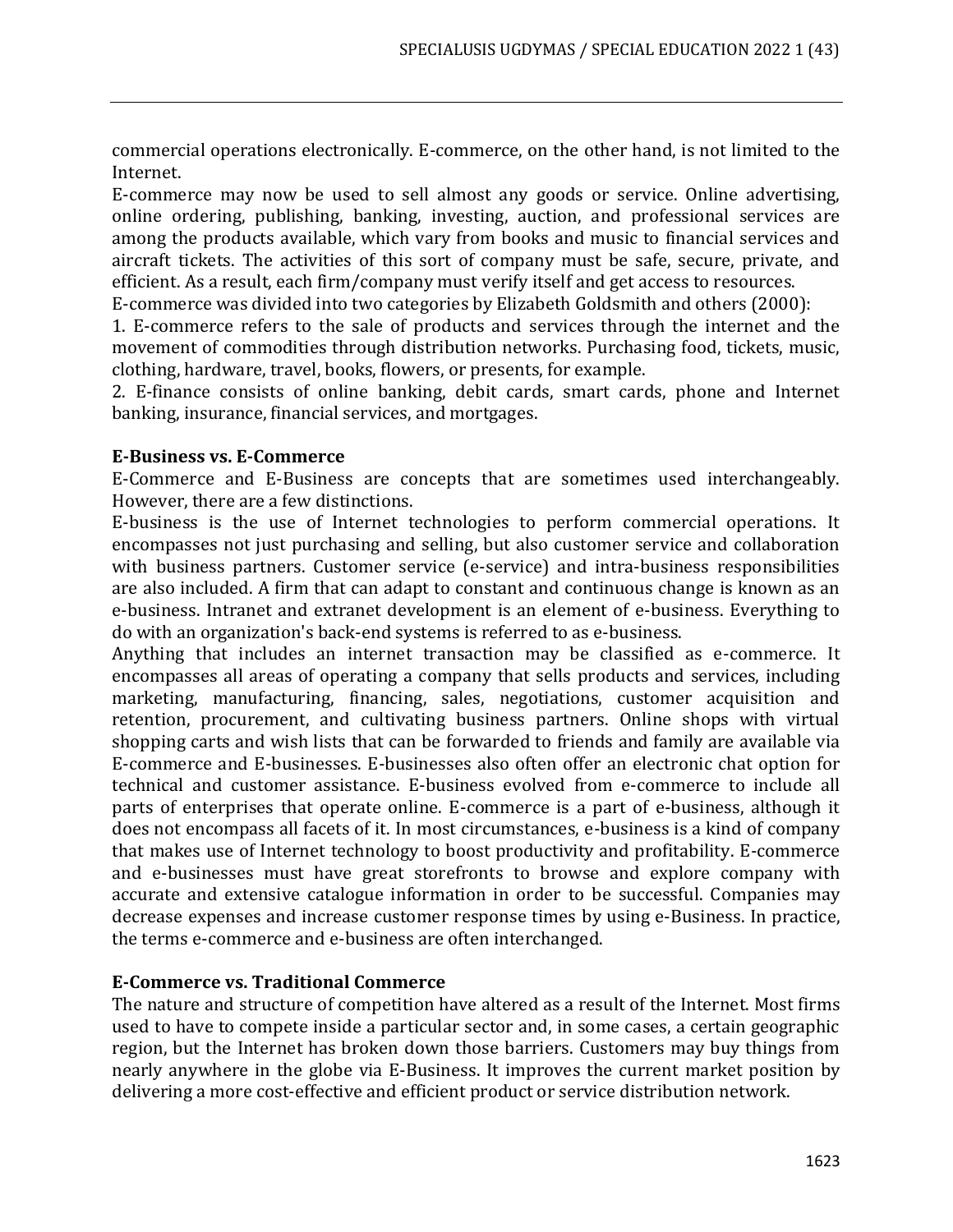The expenditures of maintaining a storefront may be too expensive for a typical firm. A web-based firm, on the other hand, does not always have those kinds of expenses. It has almost completely removed the need for a middleman. Consumers and businesses may interact directly in order to complete transactions. Despite the fact that e-commerce is still a growing portion of the economy, some individuals predict that conventional retailers will ultimately close.

According to Farooq Ahmed (2001), the internet's great flexibility has enhanced conventional commercial practices. Businesses can reach a global audience more rapidly and at a lower cost through e-commerce, and they will undoubtedly discover new ways to collaborate.

# **Types of E-Commerce**

Companies now use various types of e-commerce to sell their goods and services online. There are several subcategories within e-commerce. It is classified into four primary types in general. B2B, B2C, C2B, and C2C are acronyms for business-to-business, business-toconsumer, and business-to-

1. B2B (Business-to-Business): Here, businesses will transact with one another. Manufacturers, for example, sell to distributors, while wholesalers sell to retailers. Pricing is determined on the size of the order and is often adjustable.

2. B2C (Business-to-Consumer): This refers to the sale of products or services to the general public, usually through catalogues and shopping cart software.

3. C2B (Consumer-to-Business): In this situation, the consumer puts his proposal online along with a budget, and interested enterprises analyze the specifications and submit bids on the project. The customer evaluates the offers and chooses the contractor who will perform the job. Elance is a firm that links outstanding developers, designers, authors, marketers, support representatives, administrators, and other professionals, as well as providing a platform and a meeting ground for customers all over the globe.

4. C2C (Consumer-to-Consumer) - A variety of web sites provides free classified ads, auctions, and forums for people to purchase and sell items. Since 1995, eBay's auction service has been a fantastic illustration of where person-to-person transactions occur every day. PayPal is a prominent online payment system that allows customers to send and receive money quickly and easily.

E-commerce today operates in all four key market segments: B2B, B2C, Consumer to Consumer, and Consumer to Business. Few firms in India have just begun to capitalize on the promise of e-commerce; nevertheless, key difficulties must be solved before ecommerce can become a useful tool for the general public.

# **Growth of E-Commerce**

Computer networks have become an intrinsic element of economic activity as a result of revolutionary breakthroughs in information and communication technologies (ICT) in recent years. As the internet grows in popularity, more shops are beginning to provide online shopping to their clients. The majority of analysts anticipate that the whole ecommerce industry will grow at an exponential rate in the next years.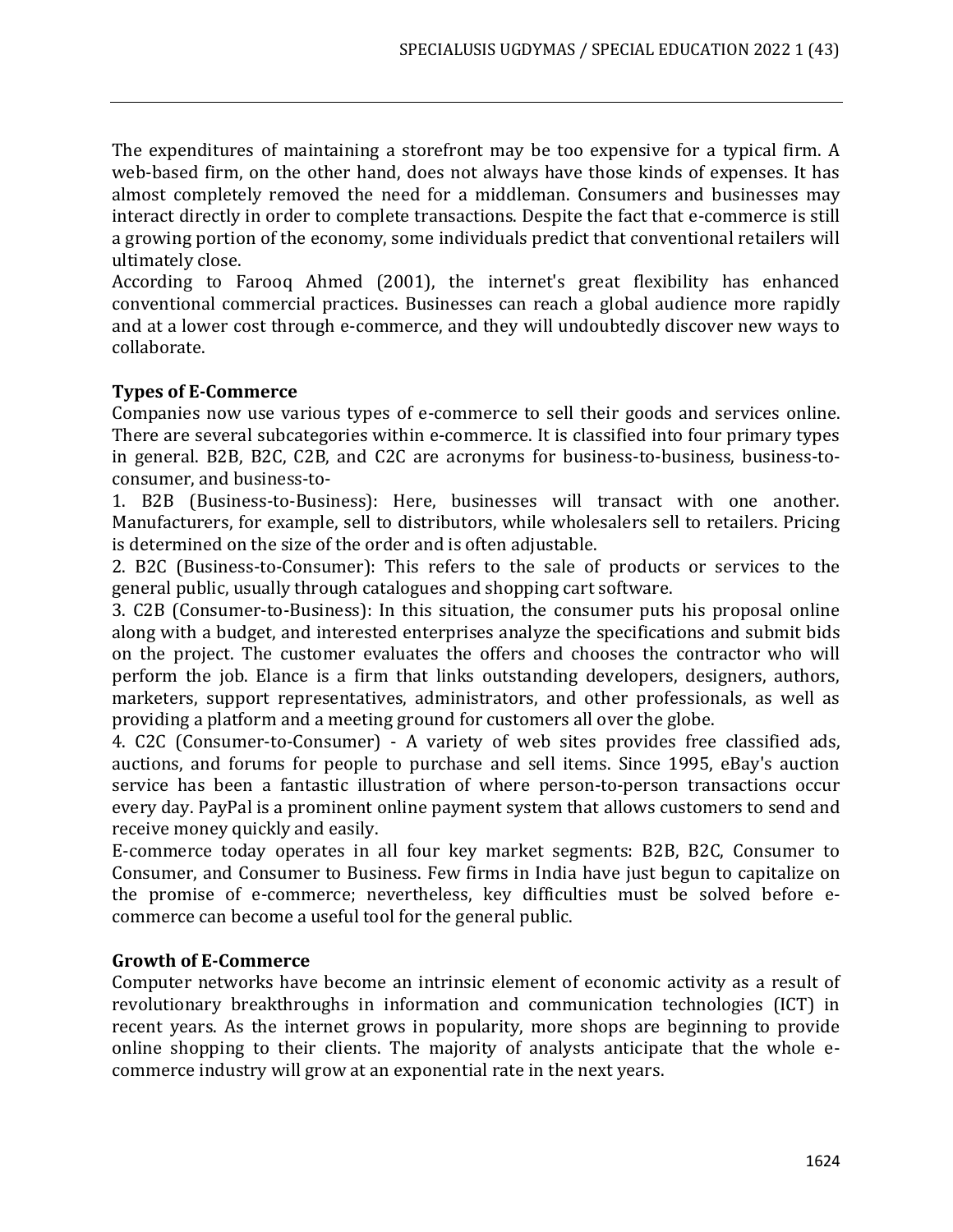The Indian e-commerce business has been expanding at a rapid pace. The Indian ecommerce sector is expected to be valued over \$55 billion in Gross Merchandise Value in 2021, after a boom in digital adoption during COVID-19. Furthermore, the online retail sector is predicted to account for 25% of the entire organized retail market by 2030, rising to 37% by 2030. It is predicted to reach a gross merchandise value of \$350 billion by 2030.

# **Benefits of E-Commerce**

Globalization and the Internet, according to Nir B. Kshetri (2001), have the ability to provide several advantages to people and companies in both developing and developed nations.

Customers gain from e-commerce in a variety of ways.

The advantages primarily include its low-cost, round-the-clock availability, speed of access, a larger range of products and services, accessibility, and worldwide reach, as well as time savings. Customers, on the other hand, may have restricted customer service because to the inability to view or touch a product before to purchase, as well as the necessary wait time for product delivery. Organizations today, on the other hand, have modified their finest healthy business practices.

1. The Benefits of E-Commerce:

Convenience: E-Business may be conducted at any time, 24 hours a day, seven days a week. Consumers may use e-commerce and e-businesses at any time of day or night, from their office or while still in their pyjamas.

E-stores provide a larger selection of things to choose from. Consumers may use internet databases to browse through a wide range of goods and services. Prices are rapidly compared online to see which company provides the greatest items at the lowest cost.

Focused marketing: When compared to conventional firms, e-business utilizes more targeted marketing and provides more in-depth information to consumers.

Product at a cheaper cost: It provides the product to the nation at a lesser cost than it would be if it were delivered physically.

2. E-Commerce Disadvantages:

Limited customer service: This Company lacks a human touch. If you're looking to purchase a computer online, you won't be able to speak with a professional about which machine will best suit your requirements.

There is no immediate satisfaction when you purchase anything online since it must be transported to your house or business.

No way to feel or view the product: Images on the internet don't always reveal the complete story of a product. When a customer gets a product that is not what they purchased, e-transactions might be frustrating.

# **E-Commerce: In practice**

Some or all of the following techniques are often used by e-commerce enterprises.

1. Offer e-commerce, a virtual shop, or a virtual mall on websites that have online catalogues.

2. They use internet marketplaces to purchase and sell products and services.

3. They utilize online connections and social media to collect and use demographic data.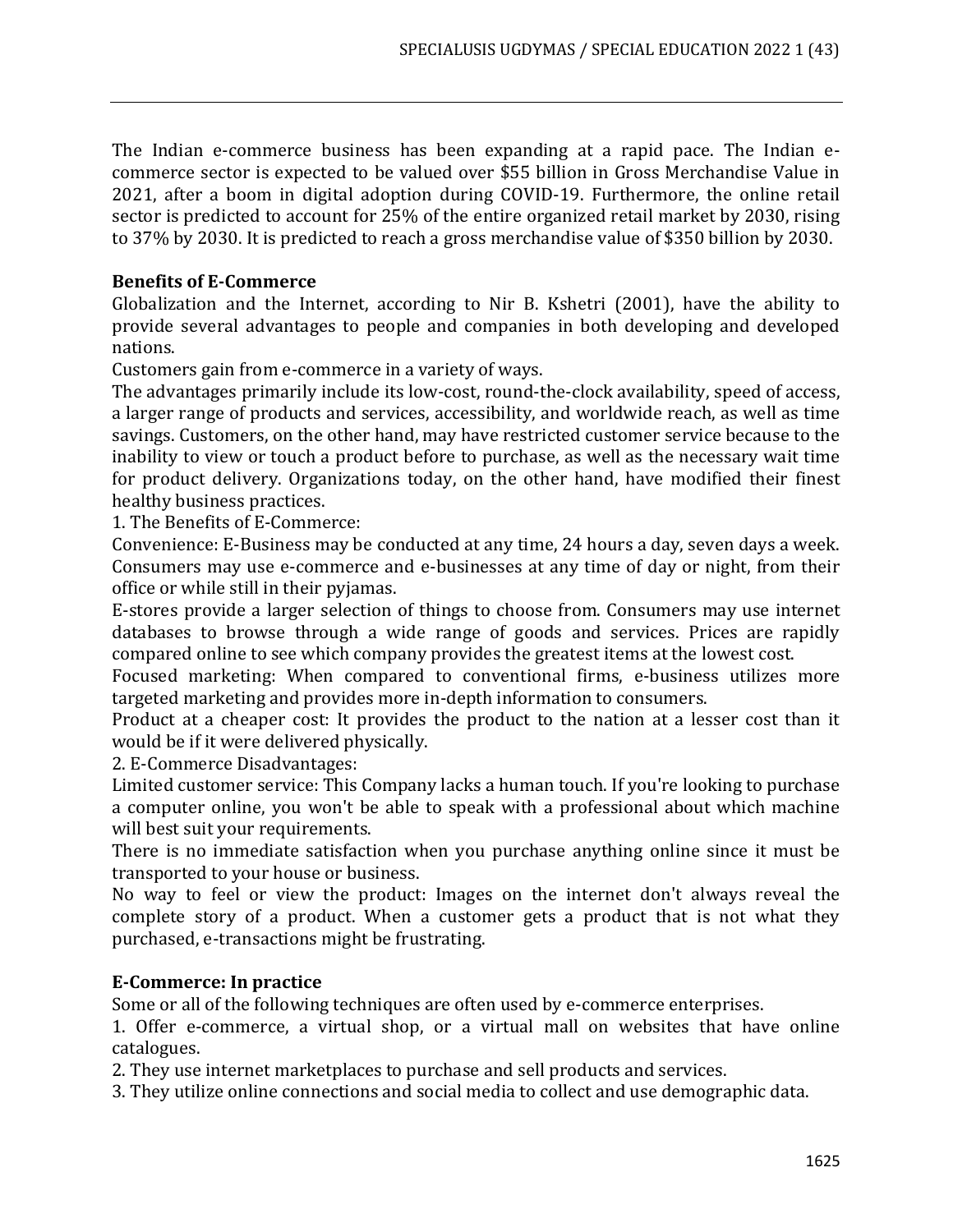4. They employ electronic data interchange (EDI), which is a kind of business-to-business (B2B) data exchange.

5. They use e-mail or fax to communicate with potential and existing consumers. For instance, consider newsletters).

6. They do their purchasing and selling on a business-to-business (B2B) basis.

7. They ensure that business transactions are safe.

#### **Issues of E-Commerce**

Because of its faceless and global nature, internet-based commerce has created several challenges in addition to its many benefits.

E-commerce is a curse. It is not without its flaws.

Companies that have used the internet as a commercial medium have learned that their greatest issue is not just establishing connection and infrastructure, but also transmitting critical data in a safe and secure manner.

Many concerns, as well as obstacles, confront modern businesses. The following are the primary concerns:

1. Technological - telecommunications, hardware, software, and technical skill sets available.

2. Non-technological - Intellectual property problems, copyright, trademarks, credit/cash rules, and privacy are all examples of non-technological difficulties.

3. The imposition of taxes on things imported in physical form but not when they are communicated electronically. The existence of tariffs on physical delivery does not cause an issue as long as the cost of electronic transmission is lower than the cost of physical delivery.

4. Political issues, such as the government's participation in enacting laws, initiating projects, and allocating funds to promote the usage and growth of e-commerce and information technology.

5. Social factors: taking into account the degree and progress of IT education and training, which will allow both prospective consumers and the workforce to comprehend and apply the new technology.

6. Economic considerations, such as the nation's overall wealth and commercial health, as well as the causes that contribute to it

The following are some of the numerous difficulties, according to Farooq Ahmed (2001).

1. E-contract formation: a) Contracts based on electronic data transmission; b) Cyber contracts

2. E-transactions' validity.

3. Offer and invitation to treat dichotomy

4. Offer and acceptance communication.

5. E-commerce blunder. Mutual b) Unilateral b) Mutual b) Unilateral b) Unilateral b) Unilateral b) Unilateral

6. Jurisdiction: Transactions in cyberspace transcend national and international borders and are not comparable to the three-dimensional reality in which common law rules apply.

7. Parties' identities: Issues of jurisdiction, relevant law, and judgement enforcement are not limited to national borders.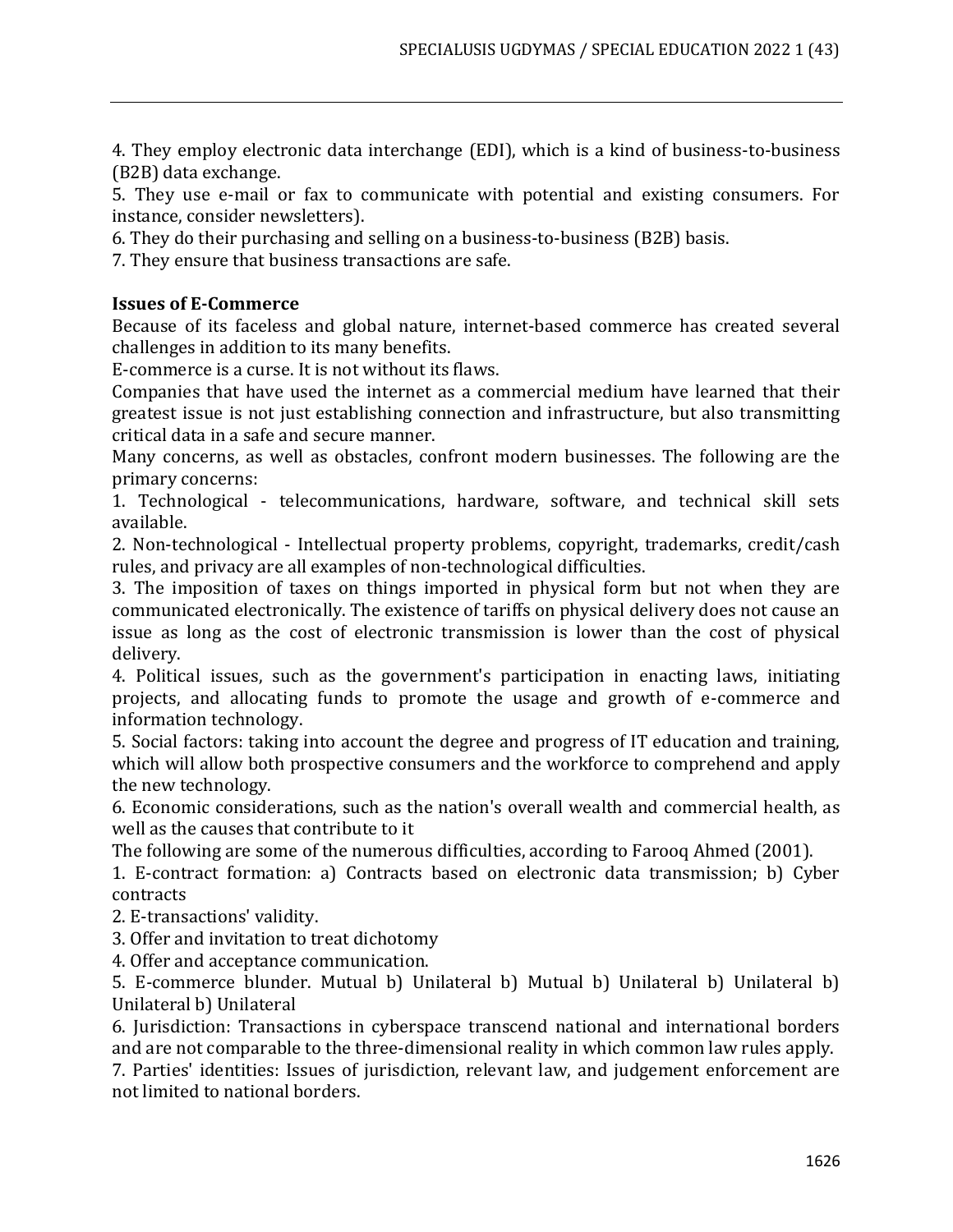The issues discussed are global in scope and need global solutions. Sincere efforts must be undertaken to improve success factors, construct failure barriers, reduce failure barriers, and combat failure causes.

#### **Opportunities for E-Commerce**

The virtuous loop of Internet dissemination caused by globalization and successive revolutions in information and communication technology is unlikely to benefit all nations equally. E-commerce may advance educational and scientific advancement, mutual help, and international peace, as well as strengthen democracy and provide exposure to various cultures. According to Young Jun Choi1 and Chung Suk Suh (2005), the advent of the internet resulted in the emergence of an electronic marketplace. As in a conventional marketplace, an e-marketplace offers a virtual venue for vendors and buyers to trade with one another. It provides both emerging and developed nations with unparalleled opportunity.

Today, e-marketing is transforming the economy by combining disparate needs and influencing consumer and seller behavior. Companies may decrease expenses and increase customer response times by using e-Business.

To fully realize the Internet's and e-potential, commerce's policymakers in both developing and developed nations are working to construct the global information infrastructure (GII) and link their national information infrastructures to it (Gore 1996).

#### **E-Commerce: A Road Ahead**

Business and technology are two sides of the same coin. Technology is constantly redefining business models, reinventing processes, shifting company cultures, and enhancing consumer and supplier connections.

The World Wide Web has become the connectivity medium for the networked world as computer technology has progressed. Through the Internet, computers in geographically scattered areas may communicate with one another. E-commerce, according to most commentators, has changed the corporate sector.

A small business with a higher-quality product and better customer service may fight bigger companies by leveraging the massive expansion of virtual communities from the manufacturer to the consumer—something it might not be able to achieve in the conventional realm of commerce.

As we all know, there are benefits and drawbacks to using and adopting new technologies. Rapidly evolving technology, on the other hand, is always bringing new items and services to the market.

Today, E-commerce offers huge prospects in a variety of fields, but it must be used with caution in order to safeguard consumers. E-commerce development would also be heavily reliant on strong IT security systems, which would need putting in place and continually strengthening the appropriate technical and regulatory requirements.

E-commerce gives needed market players information about items and services from customers and vendors. In this setting, Indian businesses, organizations, and communities are starting to reap the benefits of e-commerce while also confronting significant hurdles that must be solved before it becomes a useful tool for the general public.